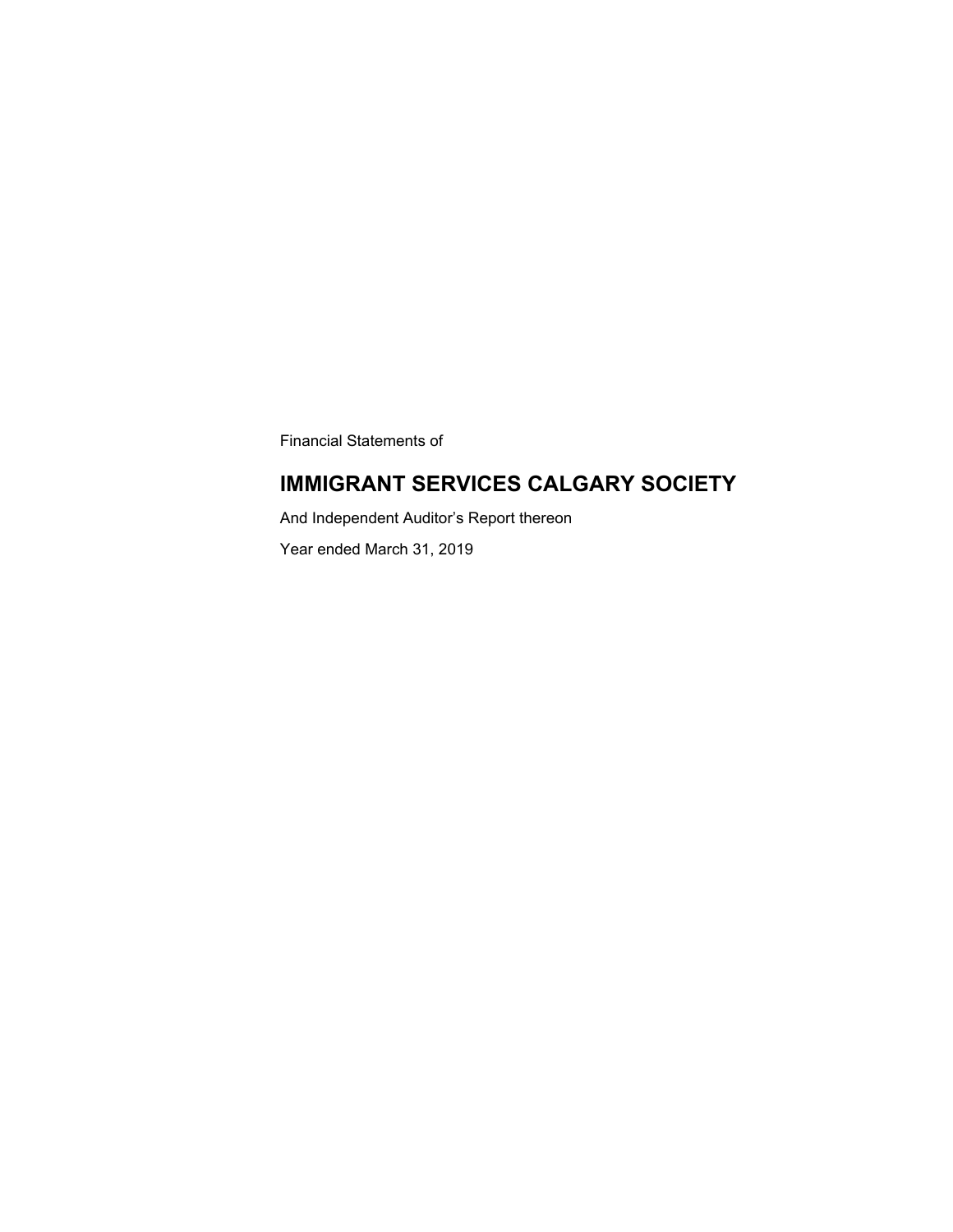

KPMG LLP 205 5th Avenue SW Suite 3100 Calgary AB T2P 4B9 Telephone (403) 691-8000 Fax (403) 691-8008 www.kpmg.ca

### **INDEPENDENT AUDITORS' REPORT**

To the Board of Directors of Immigrant Services Calgary Society

#### *Opinion*

We have audited the accompanying financial statements of Immigrant Services Calgary Society (the "Entity"), which comprise:

- the statement of financial position as at March 31, 2019;
- the statement of operations and changes in fund balances for the year then ended;
- the statement of cash flows for the year then ended;
- and notes to the financial statements, including a summary of significant accounting policies

(Hereinafter referred to as the ''financial statements'').

In our opinion, the accompanying financial statements present fairly, in all material respects, the financial position of the Entity as at March 31, 2019, and its results of operations and its cash flows for the year then ended in accordance with Canadian accounting standards for not-for-profit organizations.

#### *Basis for Opinion*

We conducted our audit in accordance with Canadian generally accepted auditing standards. Our responsibilities under those standards are further described in the ''Auditors' Responsibilities for the Audit of the Financial Statements'' section of our auditors' report.

KPMG LLP is a Canadian limited liability partnership and a member firm of the KPMG network of independent member firms affiliated with KPMG International Cooperative ("KPMG International"), a Swiss entity. KPMG Canada provides services to KPMG LLP.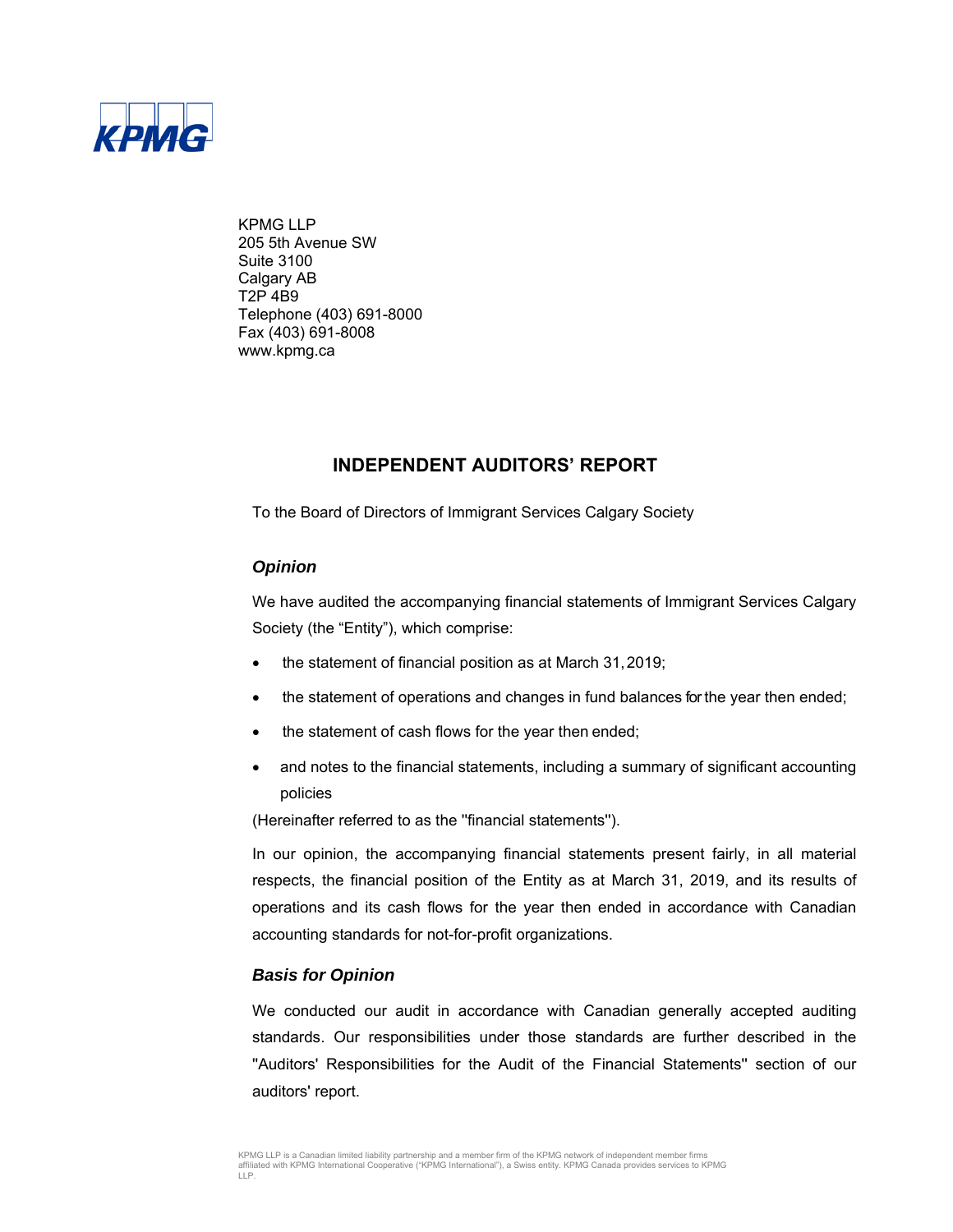

We are independent of the Entity in accordance with the ethical requirements that are relevant to our audit of the financial statements in Canada and we have fulfilled our other responsibilities in accordance with these requirements.

We believe that the audit evidence we have obtained is sufficient and appropriate to provide a basis for our opinion.

### *Responsibilities of Management and Those Charged with Governance for the Financial Statements*

Management is responsible for the preparation and fair presentation of the financial statements in accordance with Canadian accounting standards for not-for-profit organizations, and for such internal control as management determines is necessary to enable the preparation of financial statements that are free from material misstatement, whether due to fraud or error.

In preparing the financial statements, management is responsible for assessing the Entity's ability to continue as a going concern, disclosing, as applicable, matters related to going concern and using the going concern basis of accounting unless management either intends to liquidate the Entity or to cease operations, or has no realistic alternative but to do so.

Those charged with governance are responsible for overseeing the Entity's financial reporting process.

### *Auditors' Responsibilities for the Audit of the Financial Statements*

Our objectives are to obtain reasonable assurance about whether the financial statements as a whole are free from material misstatement, whether due to fraud or error, and to issue an auditors' report that includes our opinion.

Reasonable assurance is a high level of assurance, but is not a guarantee that an audit conducted in accordance with Canadian generally accepted auditing standards will always detect a material misstatement when it exists.

Misstatements can arise from fraud or error and are considered material if, individually or in the aggregate, they could reasonably be expected to influence the economic decisions of users taken on the basis of the financial statements.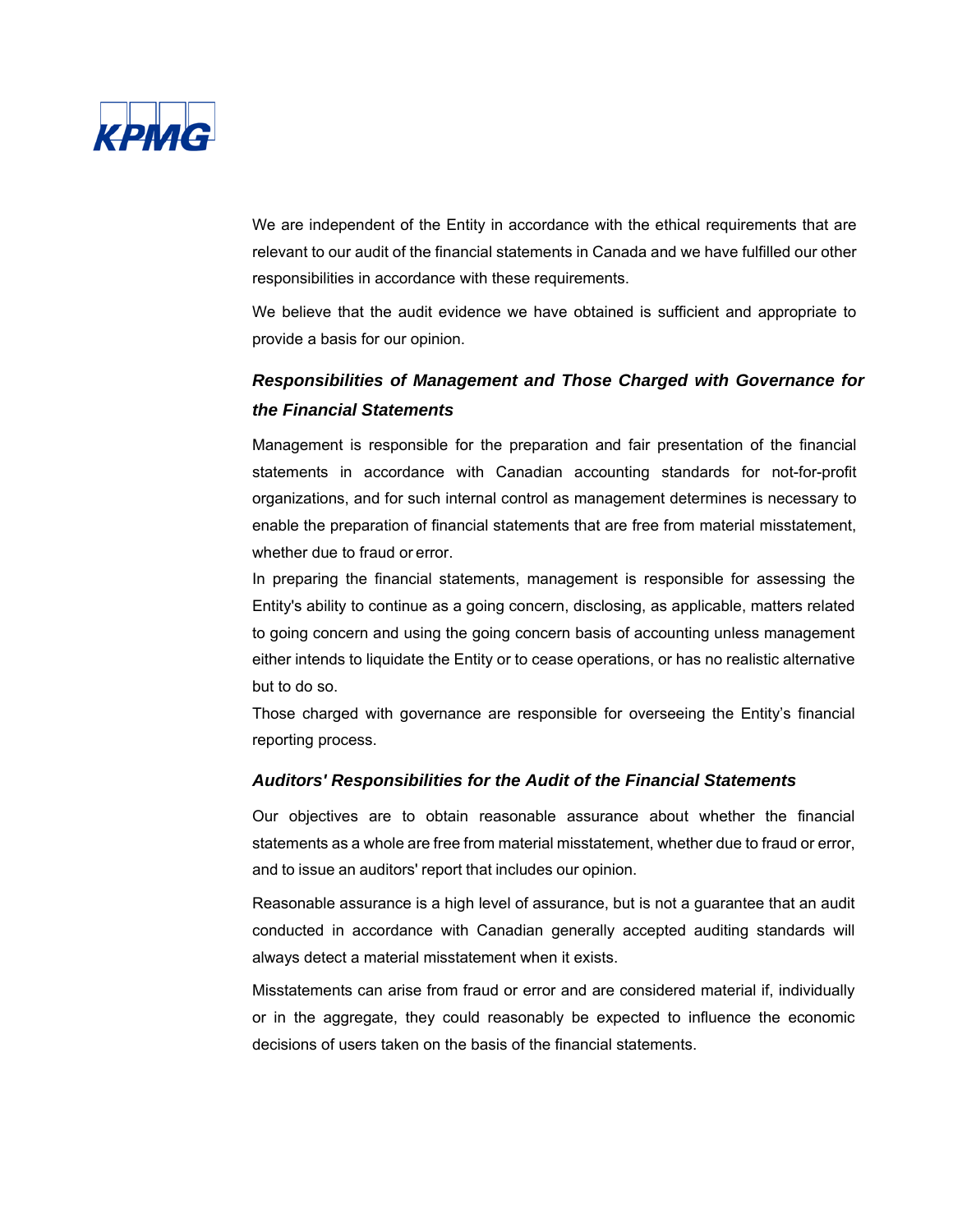

As part of an audit in accordance with Canadian generally accepted auditing standards, we exercise professional judgment and maintain professional skepticism throughout the audit.

We also:

 Identify and assess the risks of material misstatement of the financial statements, whether due to fraud or error, design and perform audit procedures responsive to those risks, and obtain audit evidence that is sufficient and appropriate to provide a basis for our opinion.

The risk of not detecting a material misstatement resulting from fraud is higher than for one resulting from error, as fraud may involve collusion, forgery, intentional omissions, misrepresentations, or the override of internal control.

- Obtain an understanding of internal control relevant to the audit in order to design audit procedures that are appropriate in the circumstances, but not for the purpose of expressing an opinion on the effectiveness of the Entity's internal control.
- Evaluate the appropriateness of accounting policies used and the reasonableness of accounting estimates and related disclosures made by management.
- Conclude on the appropriateness of management's use of the going concern basis of accounting and, based on the audit evidence obtained, whether a material uncertainty exists related to events or conditions that may cast significant doubt on the Entity's ability to continue as a going concern. If we conclude that a material uncertainty exists, we are required to draw attention in our auditors' report to the related disclosures in the financial statements or, if such disclosures are inadequate, to modify our opinion. Our conclusions are based on the audit evidence obtained up to the date of our auditors' report. However, future events or conditions may cause the Entity to cease to continue as a going concern.
- Evaluate the overall presentation, structure and content of the financial statements, including the disclosures, and whether the financial statements represent the underlying transactions and events in a manner that achieves fair presentation.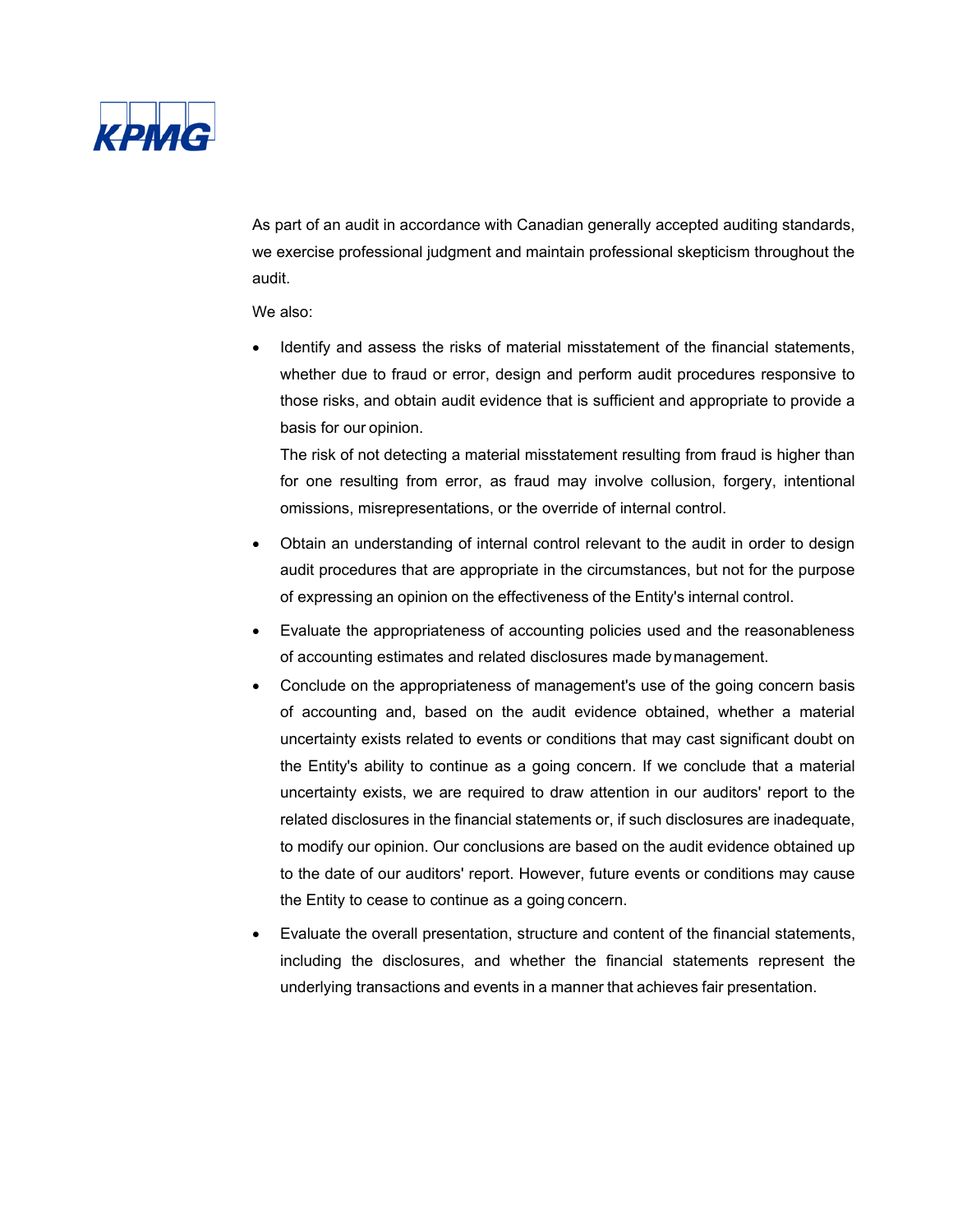

 Communicate with those charged with governance regarding, among other matters, the planned scope and timing of the audit and significant audit findings, including any significant deficiencies in internal control that we identify during our audit.

KPMGLIP

Chartered Professional Accountants

Calgary, Canada May 30, 2019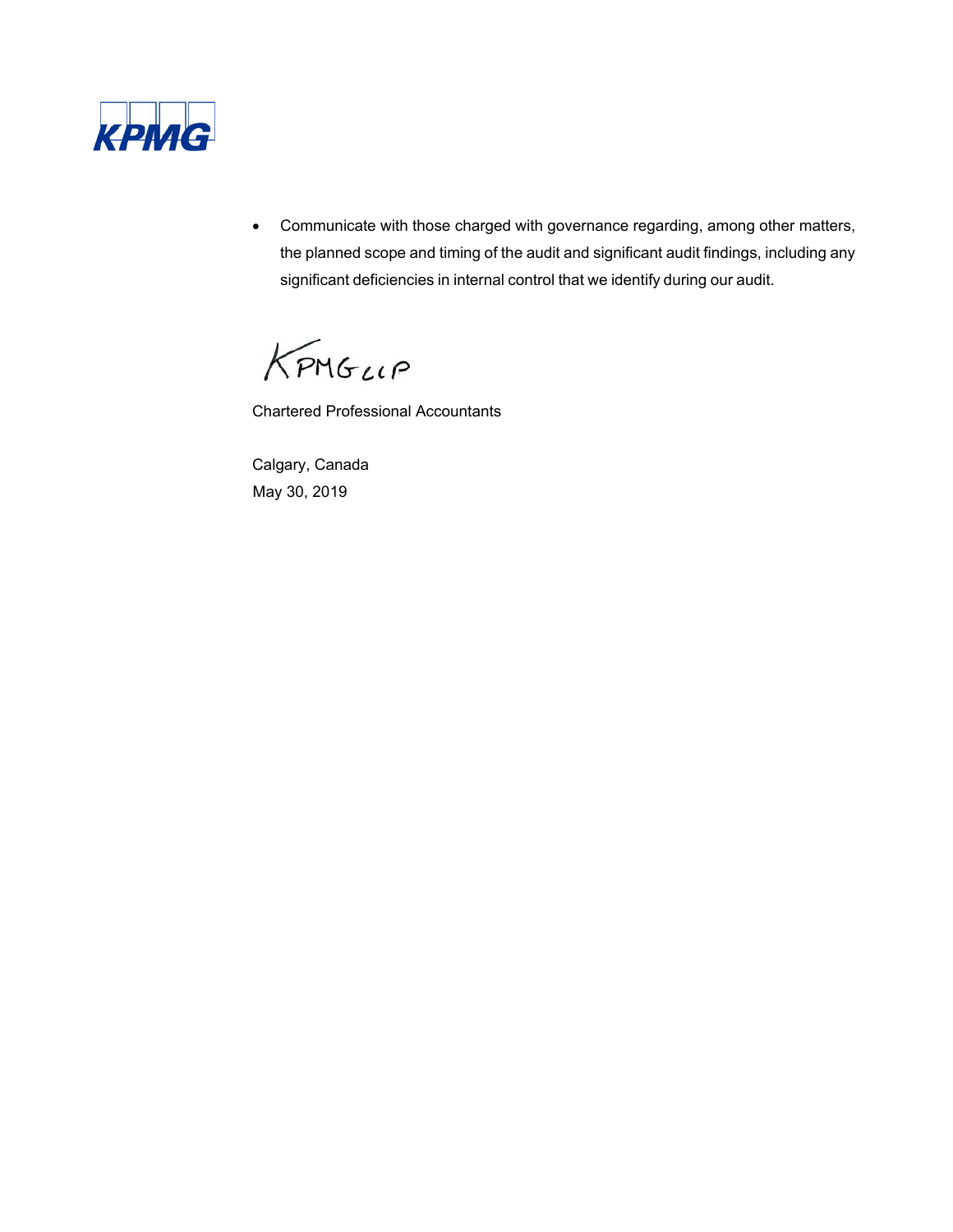Statement of Financial Position

#### March 31, 2019, with comparative information for 2018

|                                                                                             | General<br>Fund            | Special<br>Purposes<br>Fund | Casino<br>Fund | 2019                       | 2018                     |
|---------------------------------------------------------------------------------------------|----------------------------|-----------------------------|----------------|----------------------------|--------------------------|
| <b>Assets</b>                                                                               |                            |                             |                |                            |                          |
| Current assets:                                                                             |                            |                             |                |                            |                          |
| Cash                                                                                        | \$1,703,882                | \$<br>860<br>\$             | 70,927         | 1,775,669                  | \$1,632,870              |
| Investments (note 4)                                                                        |                            | 740,674                     |                | 740,674                    | 728,785                  |
| Accounts receivable                                                                         | 536,059                    |                             |                | 536,059                    | 616,078                  |
| Prepaid expenses                                                                            | 32,235                     |                             |                | 32,235                     | 35,796                   |
|                                                                                             | 2,272,176                  | 741,534                     | 70,927         | 3,084,637                  | 3,013,529                |
| Rental deposit (note 5)                                                                     | 40,293                     |                             |                | 40,293                     | 40,293                   |
| Capital assets (note 6)                                                                     | 293,069                    |                             |                | 293,069                    | 191,253                  |
|                                                                                             | \$2,605,538                | \$<br>741,534<br>\$         | 70,927         | \$3,417,999                | \$3,245,075              |
| Current liabilities:<br>Accounts payable<br>and accruals<br>Deferred contributions (note 7) | \$<br>384,690<br>1,169,199 | \$<br>\$                    |                | \$<br>384,690<br>1,169,199 | 626,761<br>\$<br>422,174 |
| Current portion of deferred<br>lease inducement (note 8)                                    | 140,725                    |                             |                | 140,725                    | 140,725                  |
|                                                                                             | 1.694.614                  |                             |                | 1,694,614                  | 1,189,660                |
| Deferred capital contributions (note 7)                                                     | 76,517                     |                             |                | 76,517                     | 109,893                  |
| Deferred lease inducement (note 8)                                                          | 140,725                    |                             |                | 140,725                    | 281,450                  |
| Fund balances:                                                                              |                            |                             |                |                            |                          |
| Invested in capital assets                                                                  | 216,553                    |                             |                | 216,553                    | 81,360                   |
| Externally restricted (note 9)                                                              |                            |                             | 70,927         | 70,927                     | 66,193                   |
| Internally restricted (note 9)                                                              |                            | 741,534                     |                | 741,534                    | 729,645                  |
| Unrestricted                                                                                | 477,129                    |                             |                | 477,129                    | 786,874                  |
|                                                                                             | 693,682                    | 741,534                     | 70,927         | 1,506,143                  | 1,664,072                |
| Commitments (note 11)                                                                       |                            |                             |                |                            |                          |
|                                                                                             | \$2,605,538                | \$<br>741.534<br>\$         | 70,927         | \$3,417,999                | \$3,245,075              |

See accompanying notes to financial statements.

Approved on behalf of the board:

Striley Philips<br>Director Director Director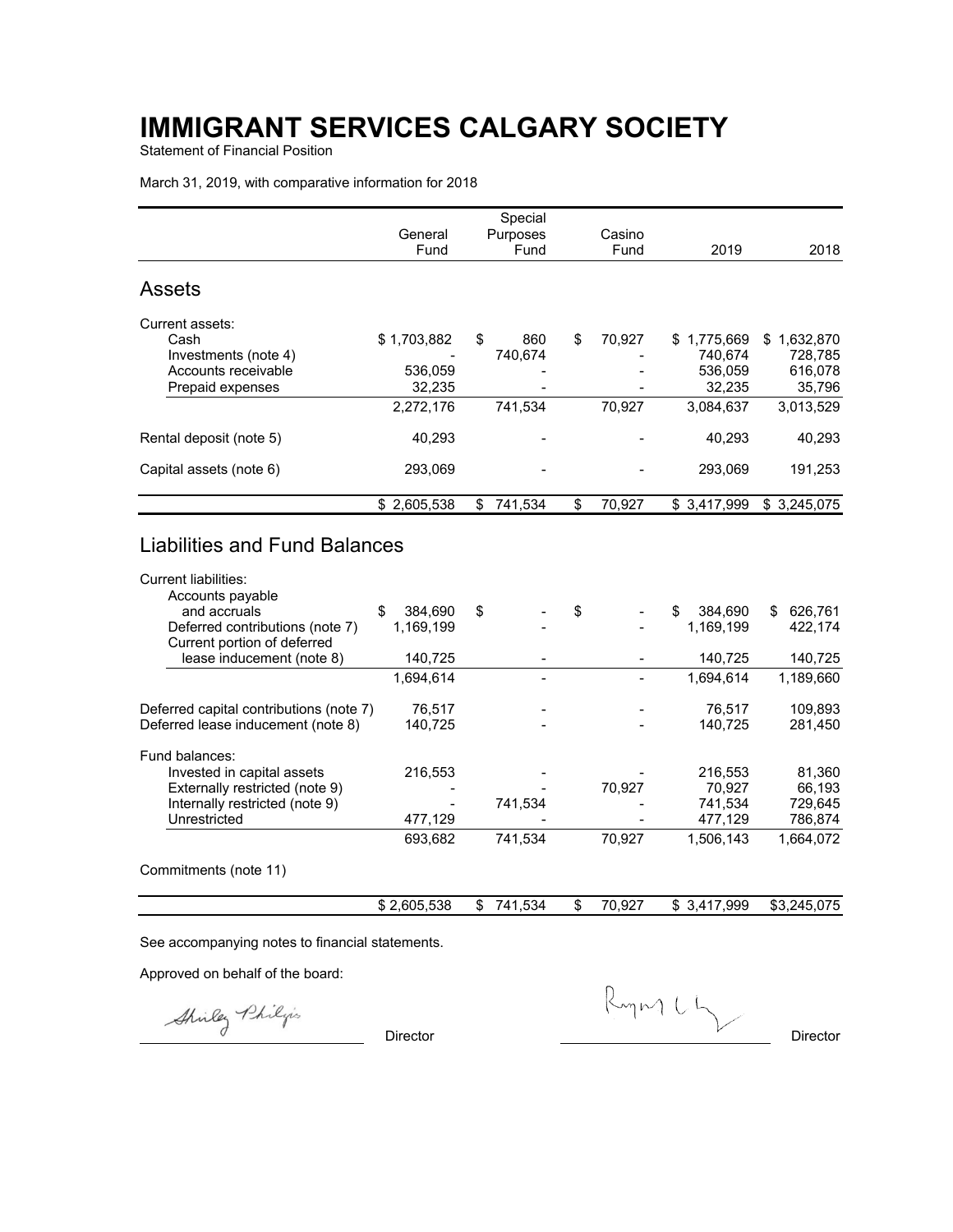Statement of Operations and Changes in Fund Balances

#### Year ended March 31, 2019, with comparative information for 2018

|                                 |               | Special       |              |                 |                           |
|---------------------------------|---------------|---------------|--------------|-----------------|---------------------------|
|                                 | General       | Purposes      | Casino       |                 |                           |
|                                 | Fund          | Fund          | Fund         | 2019            | 2018                      |
| Revenues:                       |               |               |              |                 |                           |
| Program funding                 | \$8,889,468   | \$            | \$           | 8,889,468<br>\$ | \$8,648,814               |
| Other                           | 715.916       |               |              | 715.916         | 664,094                   |
| Fund development                | 156,160       |               |              | 156,160         | 117,969                   |
| Casino income                   |               |               | 69,630       | 69,630          | 13,461                    |
| Interest income                 | 12,399        | 11,889        | 24           | 24,312          | 19,914                    |
|                                 | 9,773,943     | 11,889        | 69,654       | 9,855,486       | 9,464,252                 |
| Expenses:                       |               |               |              |                 |                           |
| Salaries and benefits           | 7,782,224     |               |              | 7,782,224       | 7,368,581                 |
| Rent (note 8)                   | 1,030,333     |               |              | 1,030,333       | 895,656                   |
| Office and administrative       |               |               |              |                 |                           |
| expenses                        | 609,503       |               |              | 609,503         | 449,866                   |
| Professional fees and           |               |               |              |                 |                           |
| program consultants             | 377,395       |               |              | 377,395         | 449,291                   |
| Fund development                | 75,378        |               |              | 75,378          | 88,521                    |
| Conferences and staff           |               |               |              |                 |                           |
| development                     | 64,378        |               |              | 64,378          | 92,825                    |
| Casino                          |               |               | 2,213        | 2,213           |                           |
| Amortization                    | 71,991        |               |              | 71,991          | 75,899                    |
|                                 | 10,011,202    |               | 2,213        | 10,013,415      | 9,420,639                 |
| (Deficiency) excess of revenues |               |               |              |                 |                           |
| over expenses                   | (237, 259)    | 11,889        | 67,441       | (157, 929)      | 43,613                    |
| Fund balances,                  |               |               |              |                 |                           |
| beginning of year               | 868,234       | 729,645       | 66,193       | 1,664,072       | 1,620,459                 |
| Inter-fund transfers (note 9)   | 62,707        |               | (62, 707)    |                 |                           |
| Fund balances, end of year      | \$<br>693,682 | \$<br>741,534 | \$<br>70,927 | \$1,506,143     | $\mathbb{S}$<br>1,664,072 |

See accompanying notes to financial statements.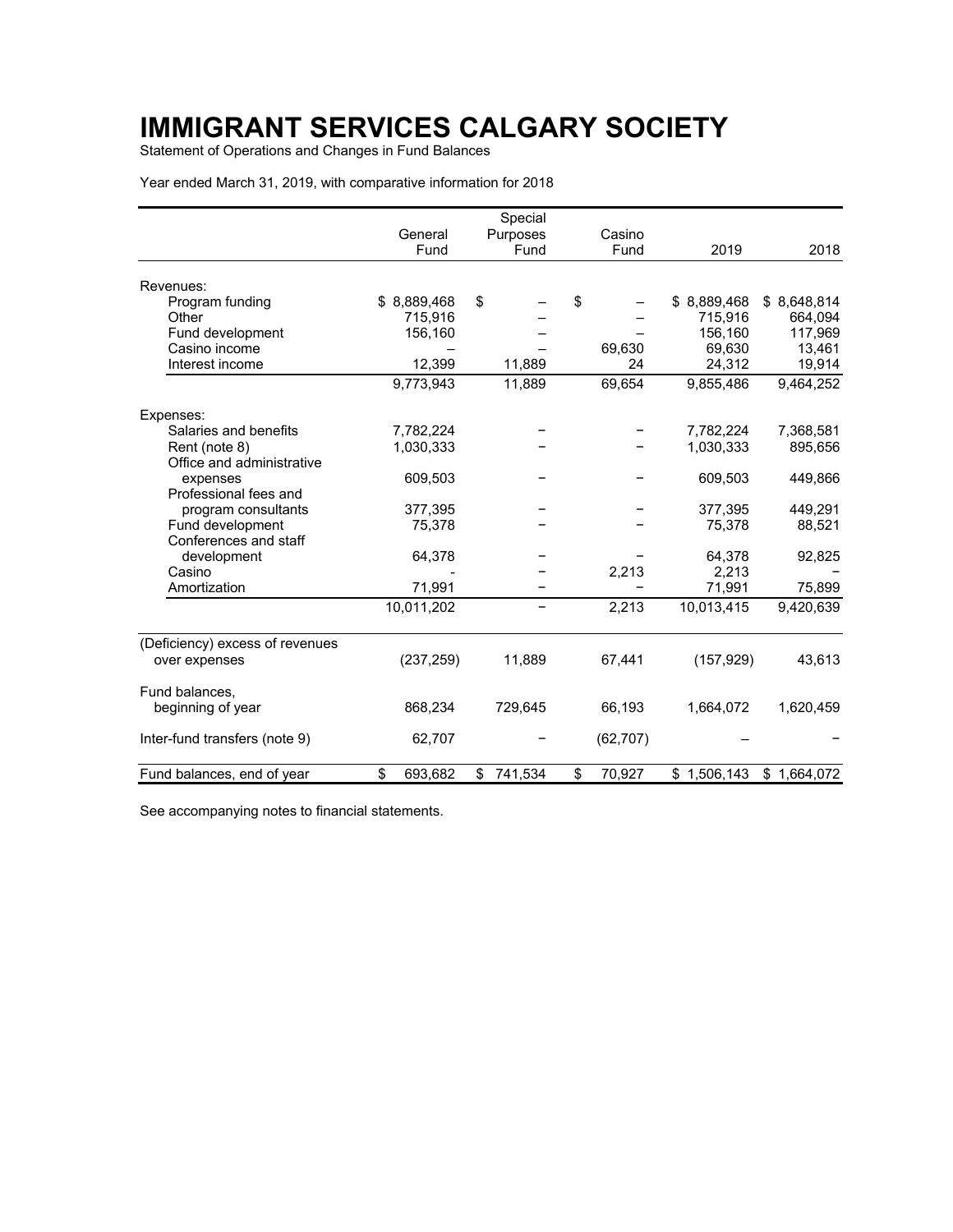Statement of Cash Flows

Year ended March 31, 2019, with comparative information for 2018

|                                                | 2019            | 2018          |
|------------------------------------------------|-----------------|---------------|
| Cash provided (used in):                       |                 |               |
| Operations:                                    |                 |               |
| Cash receipts from funders and other resources | \$ 10,516,967   | \$8,976,284   |
| Cash paid to suppliers                         | (2,432,839)     | (1,816,545)   |
| Cash paid to employees                         | (7,779,944)     | (7, 370, 193) |
|                                                | 304,184         | (210, 454)    |
| Investments:                                   |                 |               |
| Interest received                              | 24,312          | 19,914        |
| Purchase of investments                        | (11, 889)       | (7, 313)      |
| Purchase of capital assets                     | (173,808)       | (49,606)      |
|                                                | (161, 385)      | (37,005)      |
| Increase (decrease) in cash                    | 142,799         | (247, 459)    |
| Cash, beginning of year                        | 1,632,870       | 1,880,329     |
| Cash, end of year                              | 1,775,669<br>\$ | \$1,632,870   |
|                                                |                 |               |

See accompanying notes to financial statements.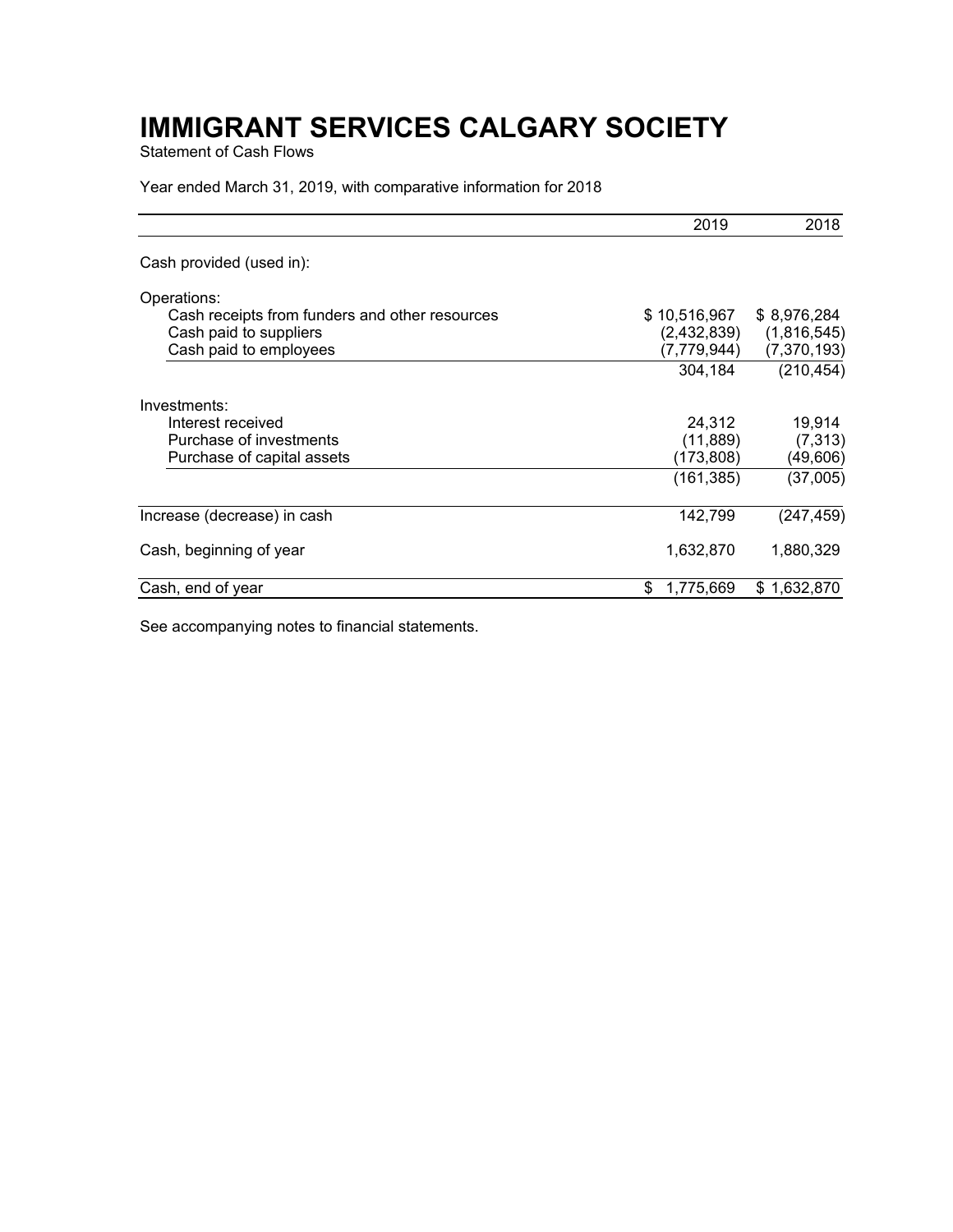Notes to Financial Statements

Year ended March 31, 2019, with comparative information for 2018

#### **1. Purpose of the organization:**

Immigrant Services Calgary Society (the "Society") is a not-for-profit organization incorporated under the Societies Act. The Society is committed to being a comprehensive settlement agency working together with immigrants and their families to make Canada home.

The Society is registered as a charitable organization under the Income Tax Act and as such is exempt from income taxes and is able to issue donation receipts for income tax purposes. In order to maintain its status as a registered not-for-profit organization, the Society must meet certain requirements within the Income Tax Act. In the opinion of management, these requirements have been met.

#### **2. Significant accounting policies:**

The financial statements have been prepared by management in accordance with Canadian Accounting Standards for Not-For-Profit Organizations ("ASNPO") in Part III of the Chartered Professional Accountants of Canada Handbook.

(a) Fund accounting:

Funds have been established within the accounting and reporting systems as follows:

(i) The General Fund:

To account for the various sources of revenue and expenses related to direct services and administration and to account for capital assets related to general fund activities.

(ii) The Special Purposes Fund:

Internally restricted reserve account to support the ongoing and long-term financial stability of the Society and to maintain the essential functions of the Society. These amounts are not available for another purposes without approval from the Board.

(iii) The Casino Fund:

To account for assets, liabilities, revenue and expenses related to casino activities.

(b) Financial instruments:

Financial instruments are recorded at fair value on initial recognition. Freestanding derivative instruments that are not in a qualifying hedging relationship and equity instruments that are quoted in an active market are subsequently measured at fair value. All other financial instruments are subsequently recorded at cost or amortized cost, unless management has elected to carry the instruments at fair value. The Society has not elected to carry any such financial instruments at fair value.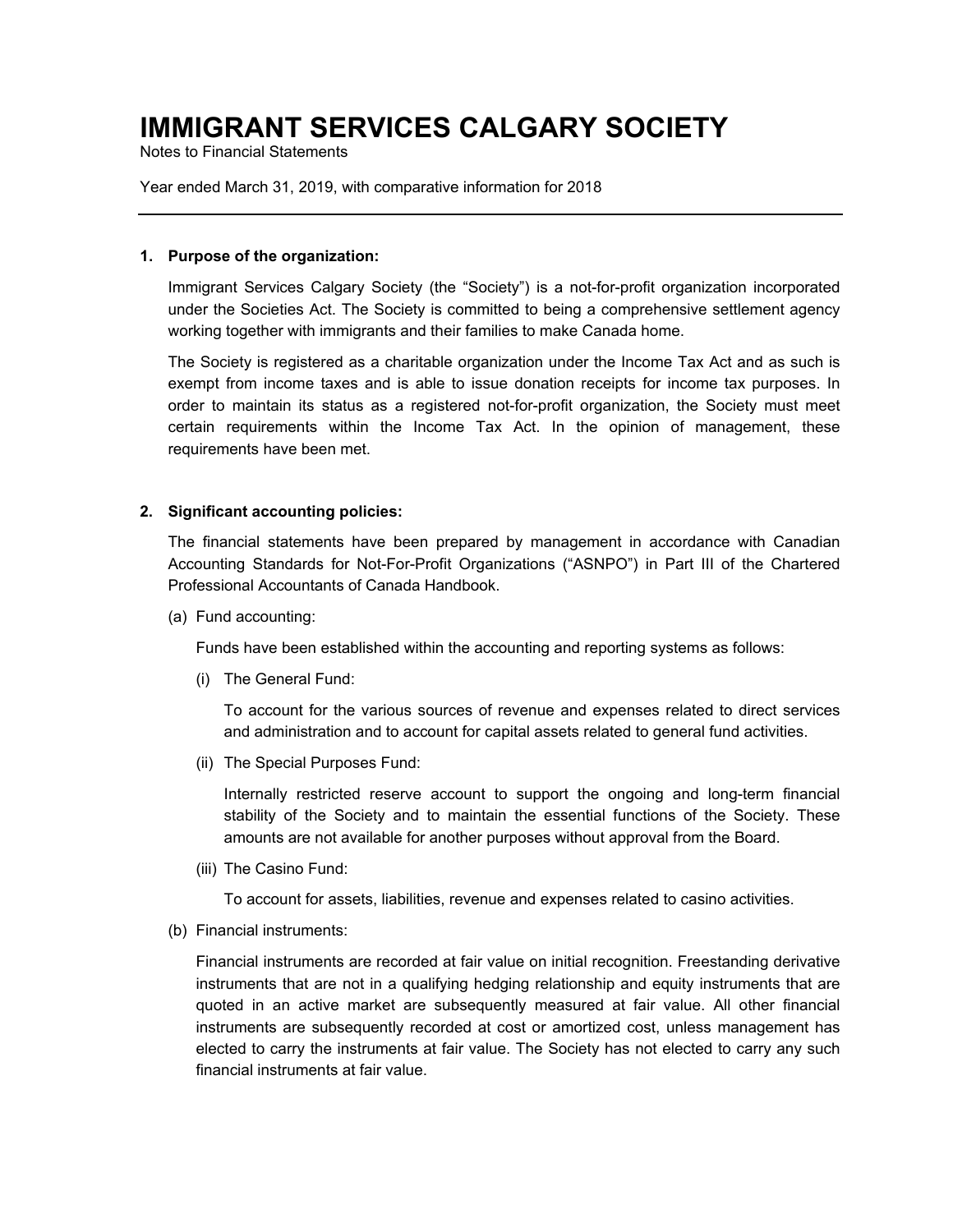Notes to Financial Statements, page 2

Year ended March 31, 2019, with comparative information for 2018

#### **2. Significant accounting policies (continued):**

(b) Financial instruments (continued):

Transaction costs incurred on the acquisition of financial instruments measured subsequently at fair value are expensed as incurred. All other financial instruments are adjusted by transaction costs incurred on acquisition and financing costs, which are amortized using the straight-line method.

Financial assets are assessed for impairment on an annual basis at the end of the fiscal year if there are indicators of impairment. If there is an indicator of impairment, the Society determines if there is a significant adverse change in the expected amount or timing of future cash flows from the financial asset. If there is a significant adverse change in the expected cash flows, the carrying value of the financial asset is reduced to the highest of the present value of the expected cash flows, the amount that could be realized from selling the financial asset or the amount the Society expects to realize by exercising its right to any collateral. If events and circumstances reverse in a future period, an impairment loss will be reversed to the extent of the improvement, not exceeding the initial carrying value.

(c) Revenue recognition:

The Society follows the deferral method of accounting for contributions which include donations and government grants. Operating grants are recorded as revenue in the period to which they relate. Grants approved but not received at the end of an accounting period are accrued if collection is reasonably assured. Where a portion of a grant relates to a future period, it is deferred and recognized in that subsequent period.

Unrestricted contributions are recognized as revenues when received or receivable if the amount to be received can be reasonably estimated and collection is reasonably assured. Externally restricted contributions are recognized as revenue in the year in which the related expenses are recognized. Contributions restricted for the purchase of capital assets are deferred and amortized into revenue on a straight-line basis at a rate corresponding with the amortization rate for the related capital assets.

(d) Capital assets:

Purchased capital assets are recorded at cost less accumulated amortization. Contributed capital assets are recorded at estimated fair value at the date of contribution where such value can be reasonably estimated, otherwise the assets are recorded at a nominal value. Amortization is charged on a straight line basis over the useful life of the asset. Office furniture is amortized over 10 years, computer and office equipment is amortized over 5 years and leasehold improvements are amortized over the term of the lease.

The carrying amount of an item in capital assets is tested for recoverability whenever events or changes in circumstances indicate that the carrying amount may not be recoverable. An impairment loss is recognized when the asset's carrying amount is not recoverable and exceeds its fair value.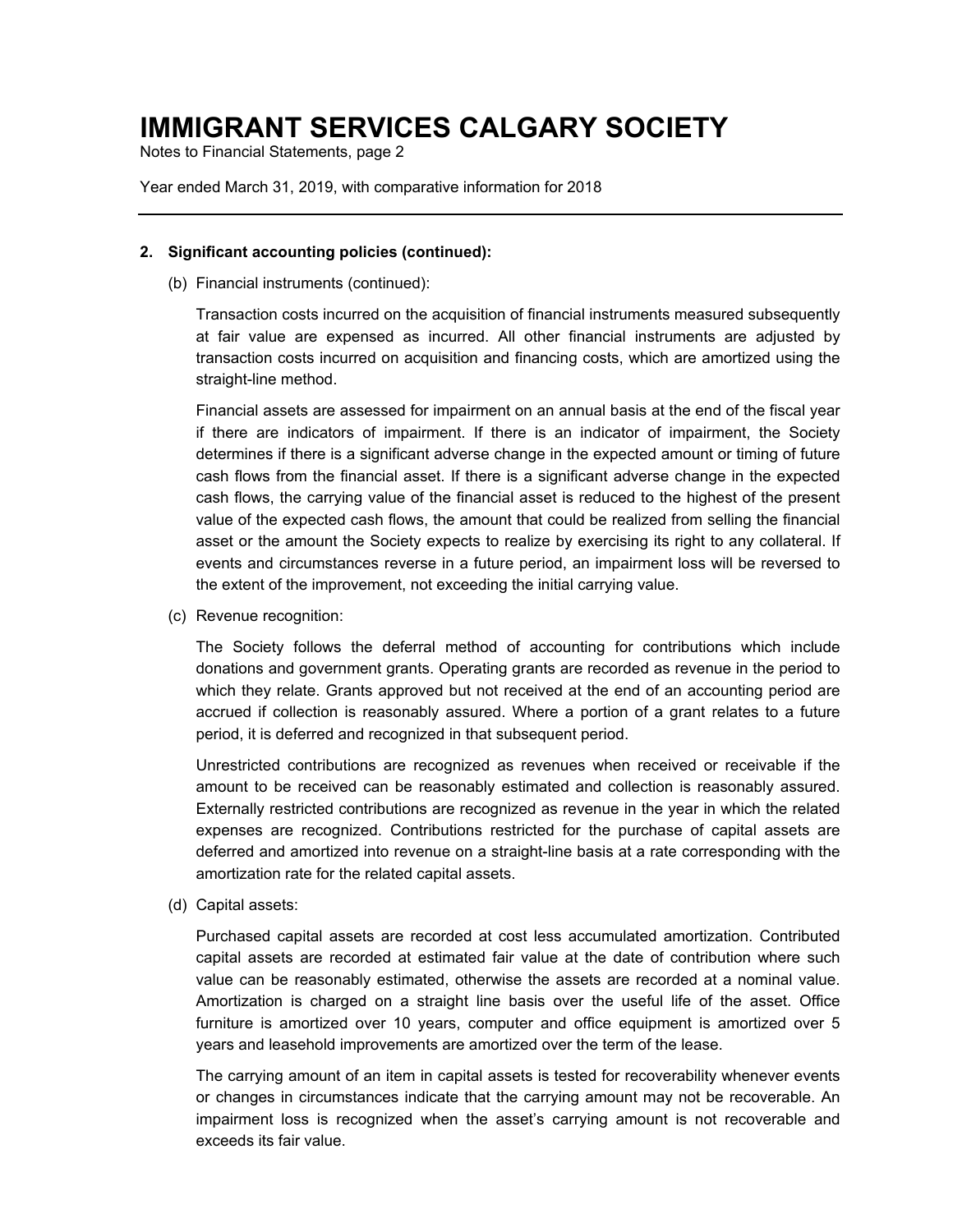Notes to Financial Statements, page 3

Year ended March 31, 2019, with comparative information for 2018

#### **2. Significant accounting policies (continued):**

(e) Contributed services:

Volunteers contribute hours to assist the Society in carrying out its service delivery activities. Because of the difficulty of determining their fair value, contributed services are not recognized in the financial statements.

(f) Cash and cash equivalents:

Cash and cash equivalents are comprised of cash and short-term investments with an original maturity date at the time of acquisition of three months or less.

(g) Use of estimates:

The preparation of financial statements in accordance with ASNPO requires management to make estimates and assumptions that affect the reported amounts of assets and liabilities and disclosure of contingent assets and liabilities at the date of the financial statements, and the reported amounts of revenues and expenses during the reporting period. Significant items subject to such estimates and assumptions include the useful life of capital assets for amortization purposes and the collectability of accounts receivable. Actual results could differ from those estimates.

#### **3. Economic dependence:**

The Society receives the majority of revenue in the form of program funding from government and other charitable organizations. The Society is dependent upon the continued support of these funders whose contributions are used to meet the current and future operating costs of the Society.

#### **4. Investments:**

Investments are comprised of term deposits and related accrued interest. Investments are internally restricted as part of the Special Purposes Fund. All interest earned on investments accumulates as an internally restricted investment. Any transfer from the Special Purposes Fund to the General Fund must be approved by the Board of Directors. As at March 31, 2019, the Society has invested \$418,650 in a three month, 1.75% term deposit (2018 - \$412,138 in a three month, 1.45% term deposit), \$319,872 in a three month, 1.75% term deposit (2018 - \$315,097 in a three month, 1.20% term deposit) and had a total of \$2,152 (2018 - \$1,550) in accrued interest.

### **5. Rental deposit:**

As at March 31, 2019, a rental deposit of \$40,293 (2018 - \$40,293) is held as security for the performance of the Society's obligations under its premises lease agreement.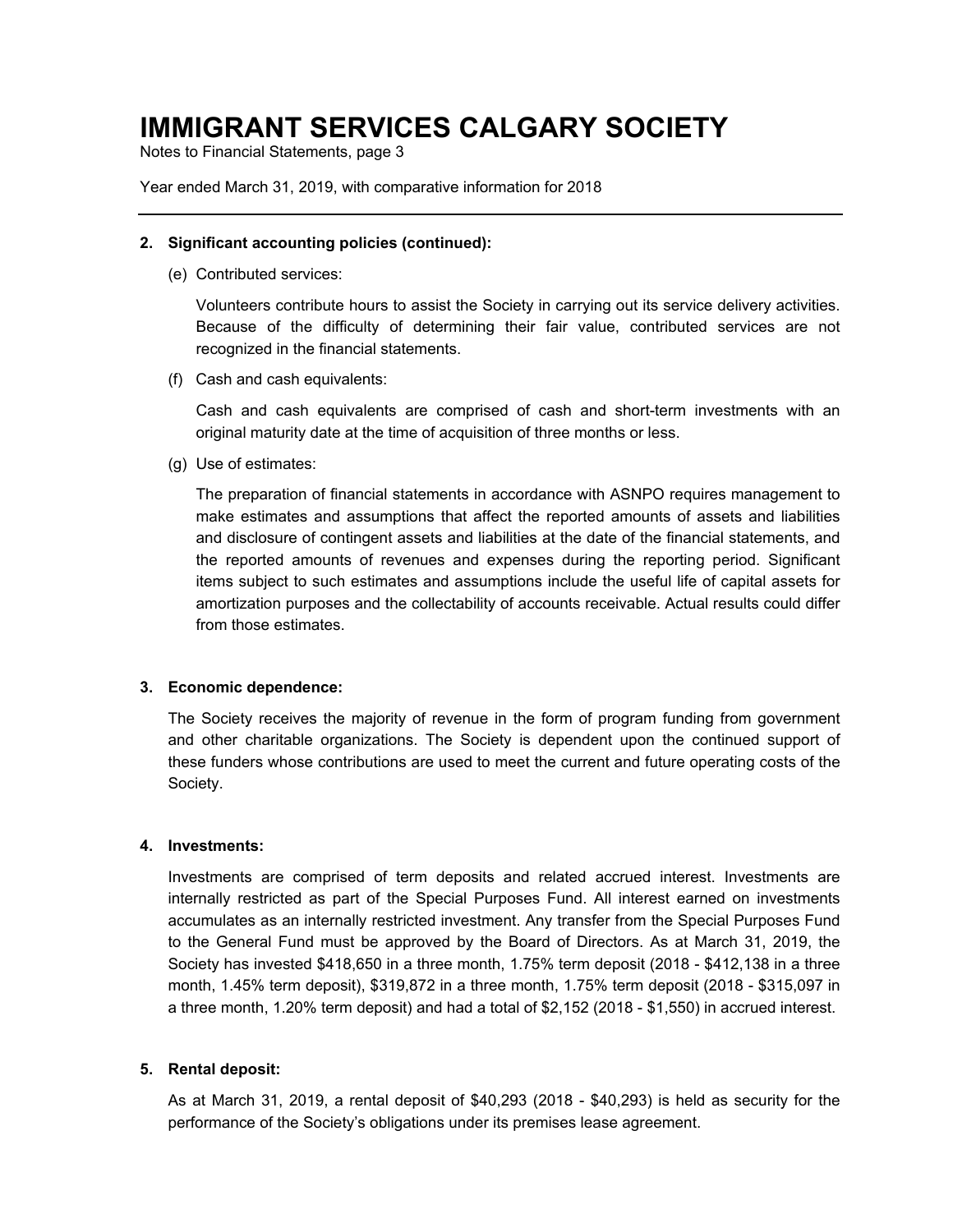Notes to Financial Statements, page 4

Year ended March 31, 2019, with comparative information for 2018

#### **6. Capital assets:**

|                                                                             | Cost                               | Accumulated<br>amortization         | 2019<br>Net book<br>value    | 2018<br>Net book<br>value |
|-----------------------------------------------------------------------------|------------------------------------|-------------------------------------|------------------------------|---------------------------|
| Computer and office equipment<br>Office furniture<br>Leasehold improvements | 662,612<br>S<br>373,383<br>167,831 | 444.719<br>\$<br>305,980<br>160,058 | \$217,893<br>67,403<br>7,773 | \$128,784<br>62,469       |
|                                                                             | \$1,203,826                        | 910,757<br>\$                       | \$293,069                    | \$191,253                 |

#### **7. Deferred contributions:**

Deferred contributions reported in the General Fund relate to externally restricted operating funding received in the current year for subsequent years' expenses. These contributions must be used for specific purposes designated by the various funders. Agreements representing \$1,169,199 (2018 - \$422,174) in deferred contributions require that unexpended funds be returned at the end of the funding period. Management expects to utilize these funds in the Society's programs by the end of the related funding periods.

Deferred capital contributions reported in the General Fund relate to amounts used for the purchase of equipment. Deferred capital contributions are amortized into revenue at a rate corresponding with the amortization rate of the assets purchased.

The change in the deferred capital contribution balance is as follows:

|                                                                                                                        | 2019                           | 2018                             |
|------------------------------------------------------------------------------------------------------------------------|--------------------------------|----------------------------------|
| Balance, beginning of year<br>Contributions received during the year<br>Amortization of deferred capital contributions | \$109,893<br>7.983<br>(41,359) | \$121,737<br>38,538<br>(50, 382) |
| Balance, end of year                                                                                                   | 76.517                         | \$109,893                        |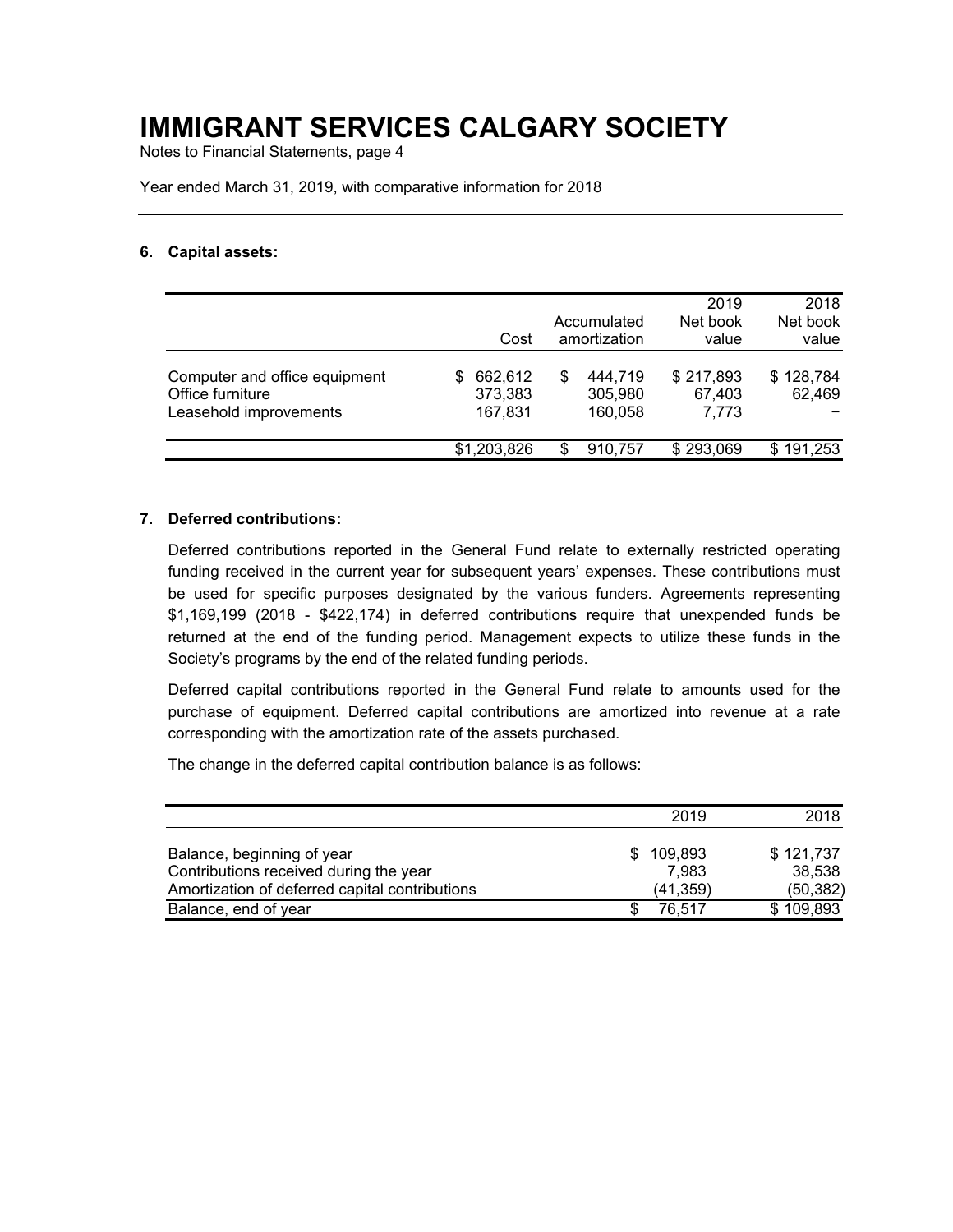Notes to Financial Statements, page 5

Year ended March 31, 2019, with comparative information for 2018

#### **8. Deferred lease inducement:**

The deferred lease inducement represents an incentive granted by the landlord to the Society in negotiating a new lease for space obtained. As required by ASNPO in Part III of The Chartered Professional Accountants of Canada Handbook, the amount is deferred and amortized to the statement of operations as a reduction of rent expense incurred by the Society over the life of the lease. During the year, the Society incurred rent expense of \$1,171,058 (2018 - \$1,036,381) and recorded amortization of lease inducements of \$140,725 (2018 - \$140,725) resulting in net rent expense reported on the statement of operations of \$1,030,333 (2018 - \$895,656). The cash received from the landlord pursuant to the lease inducement was unrestricted; accordingly, the Society is utilizing the funds at the discretion of management. Of the \$281,450 deferred as at March 31, 2019 (2018 - \$422,175), \$140,725 (2018 - \$140,725) will be amortized in the next year and is classified as the current portion of deferred lease inducement.

#### **9. Restricted funds:**

(a) Externally restricted funds:

Funds raised through casinos are restricted by the Alberta Gaming and Liquor Commission to be used for the purposes stated in the Society's approved casino application. The primary restriction is that these funds be used for rent, office furnishings, volunteer development and travel costs. During the year, \$62,707 (2018 - \$50,287) was transferred from the Casino Fund to the General Fund.

(b) Internally restricted funds:

The Society's Board of Directors has internally restricted resources amounting to \$741,534 (2018 - \$729,645) to be used to maintain the essential functions of the Society. During the year, \$nil (2018 - \$nil) was transferred from the Special Purposes Fund to the General Fund for this purpose.

### **10. Financial instruments and related risks:**

(a) Interest rate risk:

Interest rate risk is the risk that the fair value or future cash flows of a financial instrument will fluctuate due to changes in market interest rates. The Society is exposed to interest rate risk with respect to its investments (note 4). The Society seeks to minimize risk from interest rate fluctuations by investing in term deposits with fixed interest rates.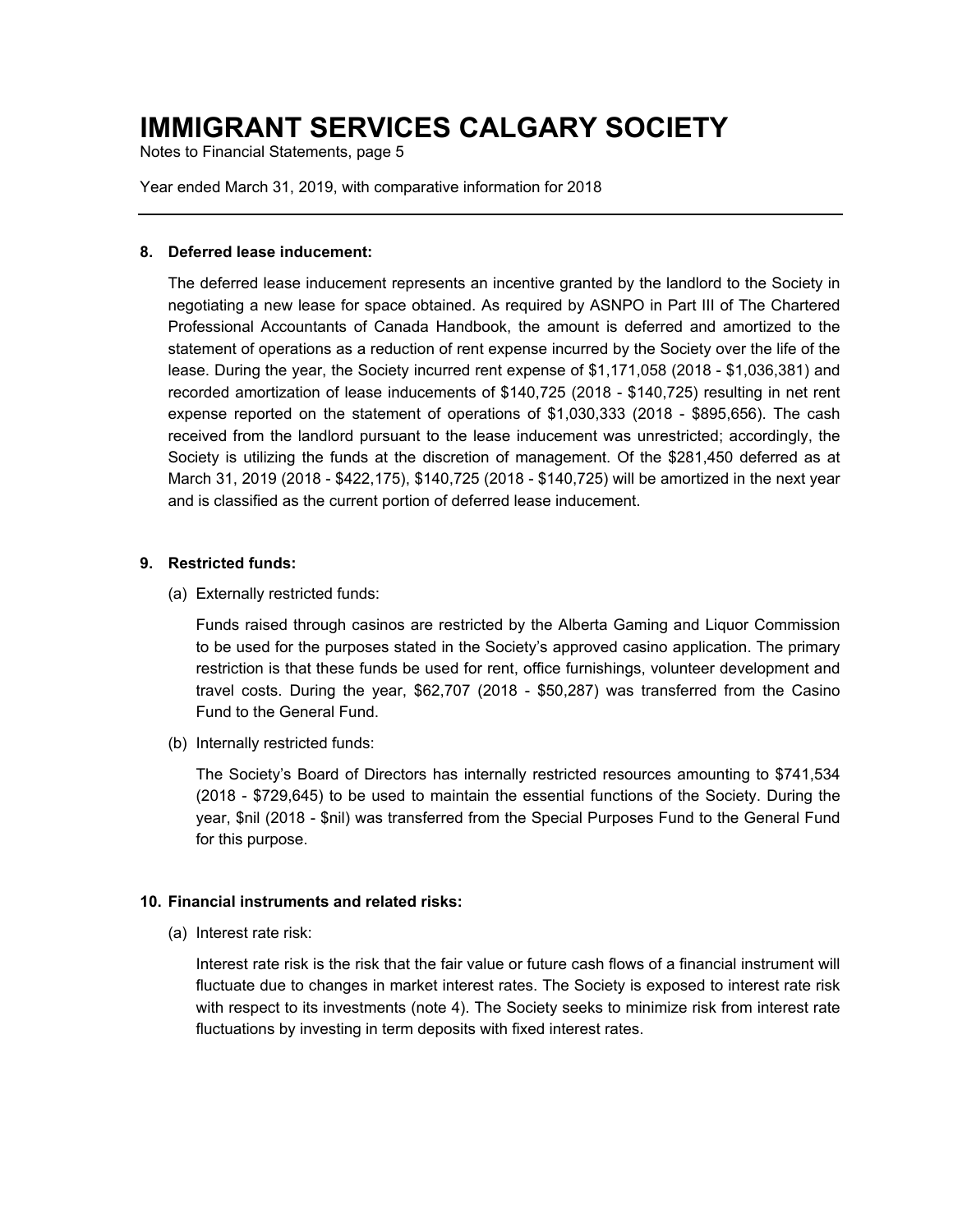Notes to Financial Statements, page 6

Year ended March 31, 2019, with comparative information for 2018

#### **10. Financial instruments and related risks (continued):**

(b) Credit risk:

Credit risk refers to the risk that a counterparty may default on its contractual obligations resulting in a financial loss. The Society is exposed to credit risk with respect to its cash, investments and accounts receivable. The Society assesses, on a continuous basis, accounts receivable and provides for any amounts that are not collectible in the allowance for doubtful accounts. The Society mitigates credit risk by holding its cash and investments with high quality financial institutions. The maximum exposure to credit risk on these instruments is their carrying value.

(c) Liquidity risk:

Liquidity risk is the risk that the Society will be unable to fulfill its obligations on a timely basis or at a reasonable cost. The Society manages its liquidity risk by monitoring its operating requirements. The Society prepares budget and cash forecasts to ensure it has sufficient funds to fulfill its obligations. There has been no change to the risk exposures from 2018.

#### **11. Commitments:**

The Society has a long term lease for its premises expiring March 31, 2021. The Society also leases office equipment. The combined minimum lease payments, including operating costs, over the next five years are as follows:

| 2019 | \$1,129,746 |
|------|-------------|
| 2020 | 1,140,757   |
| 2021 | 4,558       |
| 2022 | 3,675       |
| 2023 | nil         |

### **12. Financing facility:**

The Society has a credit agreement for a revolving line of credit available to a maximum of \$300,000 (2018 - \$300,000) of which \$nil (2018 - \$nil) was drawn at year end. The line of credit is secured by a general security agreement and bears interest at the bank's prime rate plus 0.50%. The bank's prime rate at March 31, 2019 was 3.95% (2018 – 3.45%).